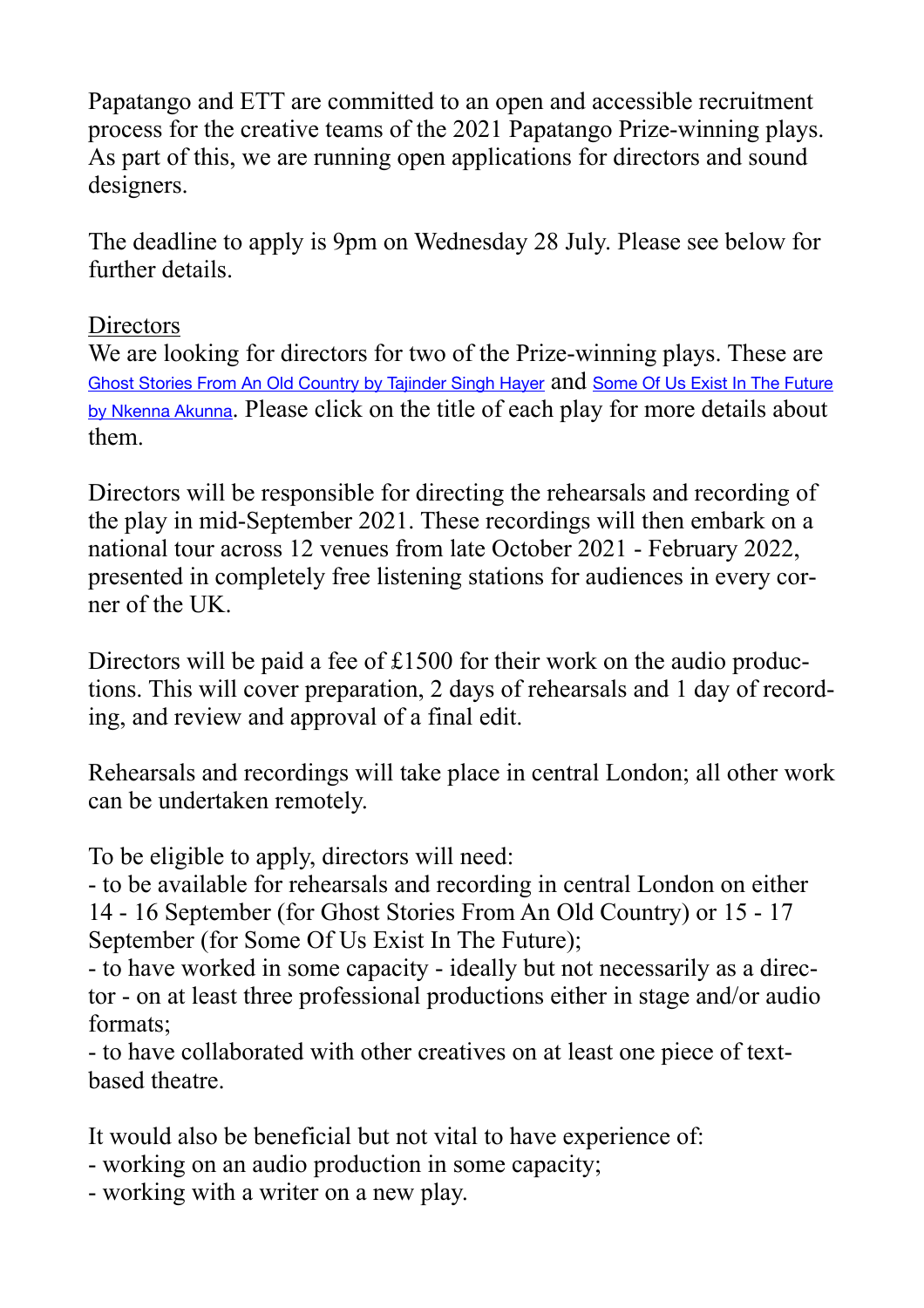Directors should look to demonstrate in their application that they can: - work with text and with actors to deliver nuanced, engaging and highquality performances;

- collaborate with a range of creative and production colleagues to make a show;

- lead teams in a busy producing environment, recognising the pastoral as well as the creative responsibilities of leadership;

- deliver projects to tight timescales, production parameters and budgets.

Applications should include:

- A CV of no more than 2 pages OR a 10 minute video/voice recording;

- Answers to the below questions, in no more than 250 words OR a 2 minute video/voice recording each:

Why would you like to direct an audio production?

What about the description of play you are applying to direct excites you?

Applicants may also include one link to showcase any of their previous work.

Applications can be made via letter, video or audio recording, or another format upon request. These should be emailed to  $i$ obs $\omega$ papatango.co.uk, with the applicants' name as the subject title, by 9pm on Wednesday 28 July.

Selected applicants will be invited to interview on 5 or 6 August.

## Sound Designers

We are looking for sound designers for all three of the Prize-winning plays. These are [Ghost Stories From An Old Country by Tajinder Singh Hayer](https://papatango.co.uk/ghost-stories-from-an-old-country/), [Some Of Us](https://papatango.co.uk/some-of-us-exist-in-the-future/)  [Exist In The Future by Nkenna Akunna](https://papatango.co.uk/some-of-us-exist-in-the-future/), and [The Silence and The Noise by Tom Powell](https://papatango.co.uk/the-silence-and-the-noise/). Please click on the title of each play for more details about them.

Sound designers will be responsible for realising the composition and soundscape of each play, working with the director before rehearsals to establish an aesthetic and then, once the plays have been recorded, contributing to the editing process to embed the sound design. These recordings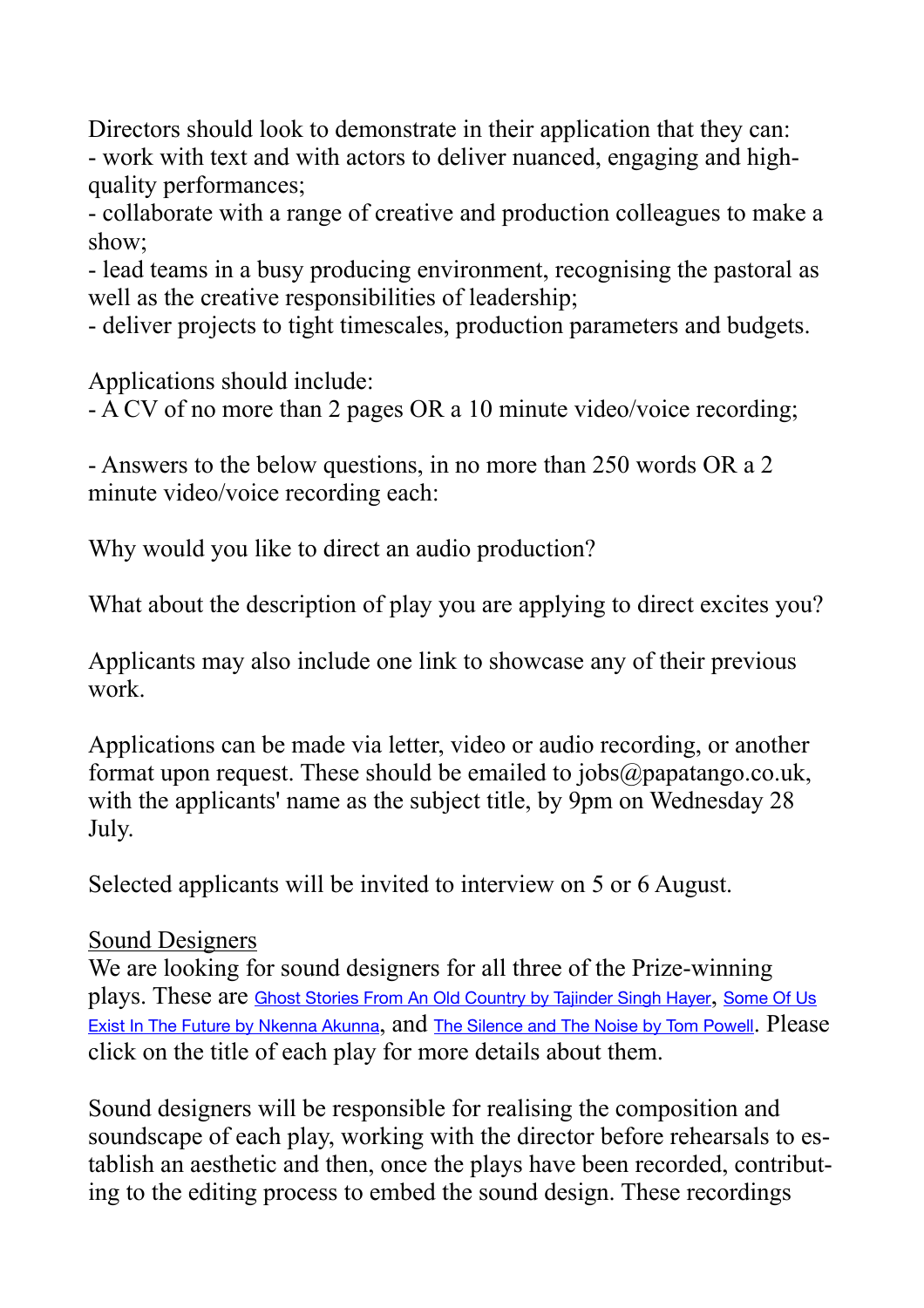will then embark on a national tour across 12 venues from late October 2021 - February 2022, presented in completely free listening stations for audiences in every corner of the UK.

Sound designers will be paid a fee of £1500. This will cover initial creative conversations with the director and writer, the development of a soundscape and/or composition to accompany the audio production, and collaboration in the editing process to weave the sound design into the final audio production.

This role can be undertaken remotely, although sound designers are also welcome to join rehearsals and/or recordings in central London if they wish.

To be eligible to apply, sound designers will need:

- to be available, on a flexible basis, to undertake all necessary preparation work on the audio productions ahead of rehearsals in mid-September; - to be available to contribute to the editing of the recordings from 18 - 30 September, so that we can sign off a completed, edited file by the end of September;

- to have experience of sound design and/or composition on at least three professional productions either on stage and/or audio formats.

To apply, please send:

- a CV of no more than 2 pages OR a video/voice recording of up to 10 minutes;

- 2 links to sample tracks or recordings of your audio work; ideally, these samples will showcase a range of aesthetics.

Applications can be made via letter, video or audio recording, or another format upon request. These should be emailed to jobs@papatango.co.uk, with the applicants' name as the subject title, by 9pm on Wednesday 28 July.

Selected applicants will be invited to interview on 9 or 10 August.